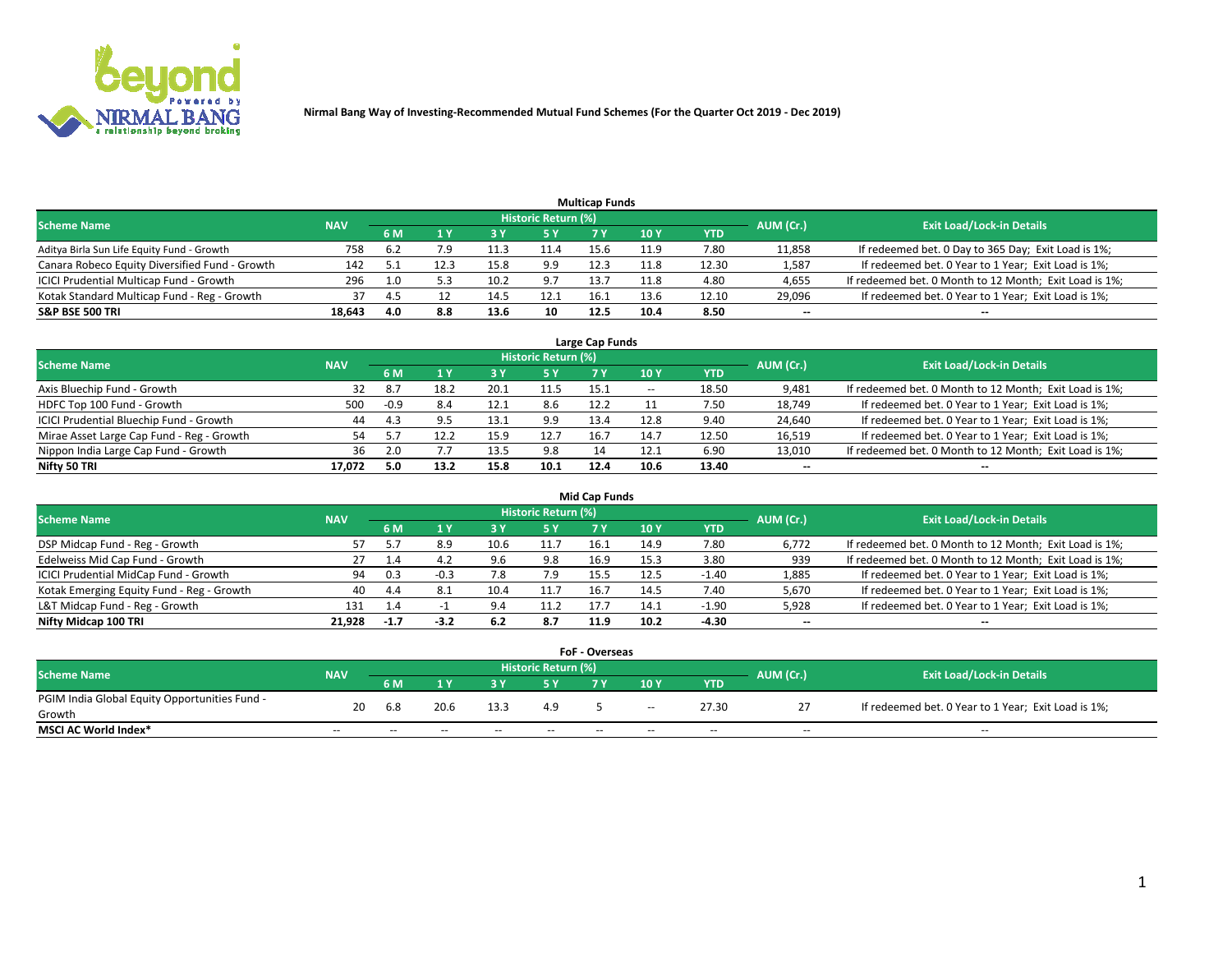

| Large & Midcap<br>Historic Return (%)            |            |       |     |      |      |      |      |       |           |                                                     |  |  |  |  |
|--------------------------------------------------|------------|-------|-----|------|------|------|------|-------|-----------|-----------------------------------------------------|--|--|--|--|
| <b>Scheme Name</b>                               | <b>NAV</b> | 6 M   |     |      |      |      | 10 Y | YTD   | AUM (Cr.) | <b>Exit Load/Lock-in Details</b>                    |  |  |  |  |
| Canara Robeco Emerging Equities - Growth         | 96         | - 3.5 | 8.4 | 13.9 | 12   | 19.7 | 18.5 | 8.20  | 5,258     | If redeemed bet. 0 Year to 1 Year; Exit Load is 1%; |  |  |  |  |
| Invesco India Growth Opportunities Fund - Growth |            |       |     | 15.5 | 11.4 | 15.1 | 12.5 | 10.20 | 2,108     | If redeemed bet. 0 Year to 1 Year; Exit Load is 1%; |  |  |  |  |
| Principal Emerging Bluechip Fund - Growth        | 107        | 44    |     | 11.6 | 12.1 | 18.1 | 14.7 | 5.60  | 2,120     | If redeemed bet. 0 Year to 1 Year; Exit Load is 1%; |  |  |  |  |
| NIFTY Large Midcap 250 TRI                       | 7.368      | 3.0   | 5.9 | 12.8 | 10.8 | 13.8 | 11.4 | 5.30  | $\sim$    | $- -$                                               |  |  |  |  |

| <b>Focused Funds</b>             |            |          |      |      |                     |      |       |            |                          |                                                        |  |  |  |
|----------------------------------|------------|----------|------|------|---------------------|------|-------|------------|--------------------------|--------------------------------------------------------|--|--|--|
| <b>Scheme Name</b>               | <b>NAV</b> |          |      |      | Historic Return (%) |      |       |            |                          | <b>Exit Load/Lock-in Details</b>                       |  |  |  |
|                                  |            | 6 M      |      |      |                     |      | 10 Y  | <b>YTD</b> | AUM (Cr.)                |                                                        |  |  |  |
| Axis Focused 25 Fund - Growth    |            | $\alpha$ | 14.5 |      | 13.7                | 15.3 | $- -$ | 14.40      | 8.891                    | If redeemed bet. 0 Month to 12 Month; Exit Load is 1%; |  |  |  |
| SBI Focused Equity Fund - Growth | 152        | 6.8      | 16.8 | 15.5 | 12.5                | 14.5 |       | 15.00      | 6.526                    | If redeemed bet. 0 Year to 1 Year: Exit Load is 1%:    |  |  |  |
| <b>S&amp;P BSE 500 TRI</b>       | 18.643     | 4.0      | 8.8  | 13.6 | 10                  | 12.5 | 10.4  | 8.50       | $\overline{\phantom{a}}$ | $\overline{\phantom{a}}$                               |  |  |  |

| <b>Small Cap Funds</b>                         |                   |        |            |                            |      |      |       |          |           |                                                     |  |  |  |
|------------------------------------------------|-------------------|--------|------------|----------------------------|------|------|-------|----------|-----------|-----------------------------------------------------|--|--|--|
| <b>Scheme Name</b>                             | <b>NAV</b>        |        |            | <b>Historic Return (%)</b> |      |      |       |          | AUM (Cr.) | <b>Exit Load/Lock-in Details</b>                    |  |  |  |
|                                                | 10Y<br>6 M<br>5 Y |        | <b>YTD</b> |                            |      |      |       |          |           |                                                     |  |  |  |
| Franklin India Smaller Companies Fund - Growth | 49                | $-7.8$ | $-5.4$     |                            | 7.3  | 16.6 | 14.7  | $-6.80$  | 6,953     | If redeemed bet. 0 Year to 1 Year; Exit Load is 1%; |  |  |  |
| HDFC Small Cap Fund - Growth                   | 38                | $-9.2$ | $-9.7$     | 9.4                        | 9.6  | 13.6 | 11.5  | -10.40   | 9,034     | If redeemed bet. 0 Year to 1 Year; Exit Load is 1%; |  |  |  |
| L&T Emerging Businesses Fund - Reg - Growth    | 23                | $-4.5$ | $-8.5$     | 8.7                        | 11.4 | $ -$ | $- -$ | $-9.60$  | 6,006     | If redeemed bet. 0 Year to 1 Year; Exit Load is 1%; |  |  |  |
| SBI Small Cap Fund - Growth                    | 53                | 4.2    | 6.2        | 14.2                       | 15.4 | 22.8 | 17.7  | 5.20     | 3,035     | If redeemed bet. 0 Year to 1 Year; Exit Load is 1%; |  |  |  |
| Nifty Smallcap 100 TRI                         | 6.987             | $-7.4$ | $-8.7$     | 0.2                        | 4.3  |      | 6.7   | $-10.80$ | $- -$     | $- -$                                               |  |  |  |

## **ELSS Schemes (Tax Saving u/s 80-C)**

| <b>Scheme Name</b>                            | <b>NAV</b> |      |      | <b>Historic Return (%)</b> |       |      |                          |       | AUM (Cr.) | <b>Exit Load/Lock-in Details</b> |
|-----------------------------------------------|------------|------|------|----------------------------|-------|------|--------------------------|-------|-----------|----------------------------------|
|                                               |            | 6 M  |      | 3 Y                        | 5 Y   | 7 Y  | 10 <sub>Y</sub>          | YTD   |           |                                  |
| Aditya Birla Sun Life Tax Relief 96 - Growth  | 32         | 5.9  |      |                            | 11.4  | 15.6 | 11.8                     | 5.00  | 9,998     | Nil                              |
| Axis Long Term Equity Fund - Growth           | 49         | -8.4 | 13.3 | 16.9                       | 12.3  | 18.6 | $\overline{\phantom{m}}$ | 14.00 | 21,160    | Nil                              |
| IDFC Tax Advantage (ELSS) Fund - Reg - Growth | 55.        | -4.3 |      |                            | 9.9   | 13.8 | 12.6                     | 1.20  | 2,107     | Nil                              |
| Invesco India Tax Plan - Growth               | 53         | 5.5  |      | 13.2                       | 10.8  | 15.6 | 13.8                     | 9.10  | 977       | Nil                              |
| Mirae Asset Tax Saver Fund - Reg - Growth     | 19.        |      | 13.3 | 18                         | $- -$ | --   |                          | 13.60 | 2,877     | Nil                              |
| S&P BSE 200 TRI                               | 6,063      | 4.8  | 10.2 | 14.5                       | 10.4  | 12.8 | 10.6                     | 10.10 | $\sim$    | $- -$                            |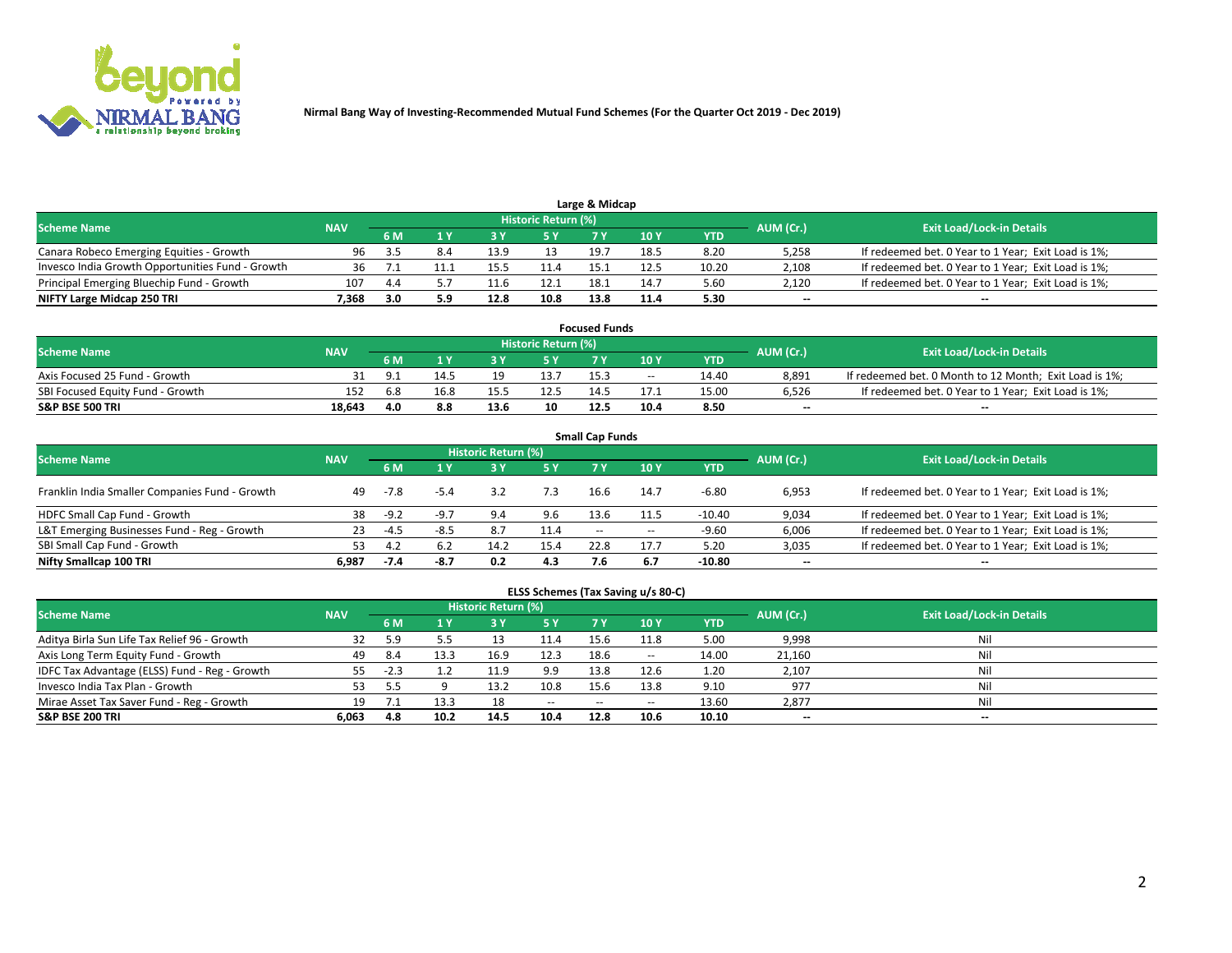

| <b>Contra/Value Fund</b>                                                                                 |        |      |     |      |      |      |      |            |        |                                                     |  |  |  |  |
|----------------------------------------------------------------------------------------------------------|--------|------|-----|------|------|------|------|------------|--------|-----------------------------------------------------|--|--|--|--|
| Historic Return (%)<br><b>Exit Load/Lock-in Details</b><br>AUM (Cr.)<br><b>Scheme Name</b><br><b>NAV</b> |        |      |     |      |      |      |      |            |        |                                                     |  |  |  |  |
|                                                                                                          |        | 6 M  |     |      | 5 Y  | 7 V  | 10Y  | <b>YTD</b> |        |                                                     |  |  |  |  |
| Kotak India EQ Contra Fund - Reg - Growth                                                                | 55.    | 4.1  |     | 15.4 | 10.5 | 13.3 |      | 9.70       | 883    | If redeemed bet. 0 Year to 1 Year; Exit Load is 1%; |  |  |  |  |
| Invesco India Contra Fund - Growth                                                                       | 49     |      | 5.9 | 14.1 | 11.5 | 16.5 | 12.9 | 5.30       | 4,558  | If redeemed bet. 0 Year to 1 Year; Exit Load is 1%; |  |  |  |  |
| UTI Value Opportunities Fund - Growth                                                                    | 64     | -6.0 | 9.6 | 11.5 | 6.7  | 10.4 | 10.6 | 9.30       | 4,542  | If redeemed bet. 0 Year to 1 Year; Exit Load is 1%; |  |  |  |  |
| Nippon India Value Fund - Growth                                                                         |        |      |     |      | 9.3  |      | 10.6 | 4.90       | 3,129  | If redeemed bet. 0 Year to 1 Year; Exit Load is 1%; |  |  |  |  |
| <b>S&amp;P BSE 500 TRI</b>                                                                               | 18.643 | 4.0  | 8.8 | 13.6 | 10   | 12.5 | 10.4 | 8.50       | $\sim$ | $- -$                                               |  |  |  |  |

|                                                                           |            |      |        |                          |            | Sector/Thematic |               |            |                          |                                                        |
|---------------------------------------------------------------------------|------------|------|--------|--------------------------|------------|-----------------|---------------|------------|--------------------------|--------------------------------------------------------|
| <b>Scheme Name</b>                                                        | <b>NAV</b> |      |        | Historic Return (%)      |            |                 |               |            | AUM (Cr.)                | <b>Exit Load/Lock-in Details</b>                       |
|                                                                           |            | 6 M  | 1 Y    | <b>3Y</b>                | <b>5 Y</b> | 7 Y             | 10Y           | <b>YTD</b> |                          |                                                        |
| Canara Robeco Consumer Trends Fund - Reg -<br>Growth                      | 42         | 7.8  | 11.8   | 17.5                     | 12.4       | 14.7            | 14.9          | 11.90      | 371                      | If redeemed bet. 0 Year to 1 Year; Exit Load is 1%;    |
| Mirae Asset Great Consumer Fund - Growth                                  | 37         | 8.1  | 8.2    | 18.4                     | 12.7       | 15.8            | $\sim$ $\sim$ | 7.60       | 952                      | If redeemed bet. 0 Year to 1 Year; Exit Load is 1%;    |
| ICICI Prudential Technology Fund - Growth                                 | 58         | -1.1 | $-0.4$ | 13.4                     | 8.5        | 17.1            | 15.5          | 2.10       | 412                      | If redeemed bet. 0 Day to 15 Day; Exit Load is 1%;     |
| Nippon India Pharma Fund - Growth                                         | 151        | 8.2  | 0.8    | 2.7                      | 4.7        | 11.8            | 13.4          | 0.70       | 2,434                    | If redeemed bet. 0 Year to 1 Year; Exit Load is 1%;    |
| BNP Paribas India Consumption Fund - Reg - Growth                         | 13         | 10.9 | 17.5   | $\overline{\phantom{a}}$ | $- -$      | --              | $- -$         | 16.60      | 453                      | If redeemed bet. 0 Month to 12 Month; Exit Load is 1%; |
| ICICI Prudential Banking and Financial Services Fund -<br>Retail - Growth | 70         | 4.2  | 16.8   | 17.7                     | 14.3       | 17.4            | 17.2          | 14.20      | 3,632                    | If redeemed bet. 0 Day to 15 Day; Exit Load is 1%;     |
| <b>S&amp;P BSE 500 TRI</b>                                                | 18.643     | 4.0  | 8.8    | 13.6                     | 10         | 12.5            | 10.4          | 8.50       | $\overline{\phantom{a}}$ | $\overline{\phantom{a}}$                               |

| <b>Dynamic Asset Allocation Funds</b>                      |            |     |      |                     |               |        |                 |            |                          |                                                          |  |  |  |
|------------------------------------------------------------|------------|-----|------|---------------------|---------------|--------|-----------------|------------|--------------------------|----------------------------------------------------------|--|--|--|
| Scheme Name                                                | <b>NAV</b> |     |      | Historic Return (%) |               |        |                 |            | AUM (Cr.)                | <b>Exit Load/Lock-in Details</b>                         |  |  |  |
|                                                            |            | 6 M |      | 3Y                  | 5 Y           |        | 10 <sub>Y</sub> | <b>YTD</b> |                          |                                                          |  |  |  |
| ICICI Prudential Balanced Advantage Fund - Reg -<br>Growth | 38         | 5.9 | 10.8 | 10.5                | 9.6           |        | 12.1            | 10.30      | 28,383                   | If redeemed bet. 0 Year to 1 Year; Exit Load is 1%;      |  |  |  |
| Invesco India Dynamic Equity Fund - Growth                 | 30         | 3.4 |      |                     | 8.6           | 12     | 10.2            | 9.20       | 912                      | If redeemed bet. 0 Month to 3 Month; Exit Load is 0.25%; |  |  |  |
| Nippon India Balanced Advantage Fund - Growth              | 94         | 2.9 | 8.3  |                     | 8.8           | 11.3   | 10.6            | 7.90       | 2,612                    | If redeemed bet. 0 Month to 12 Month; Exit Load is 1%;   |  |  |  |
| SBI Dynamic Asset Allocation Fund - Reg - Growth           | 14         | 4.5 | 6.3  | 10.6                | $\sim$ $\sim$ | $\sim$ | $\sim$          | 6.30       | 676                      | If redeemed bet. 0 Month to 12 Month; Exit Load is 1%;   |  |  |  |
| NIFTY 50 Hybrid Composite Debt 65:35 Index                 | 10.535     | 4.9 | 12.5 | 12.8                | 9.6           | 11.2   | 10              | 12.40      | $\overline{\phantom{a}}$ | --                                                       |  |  |  |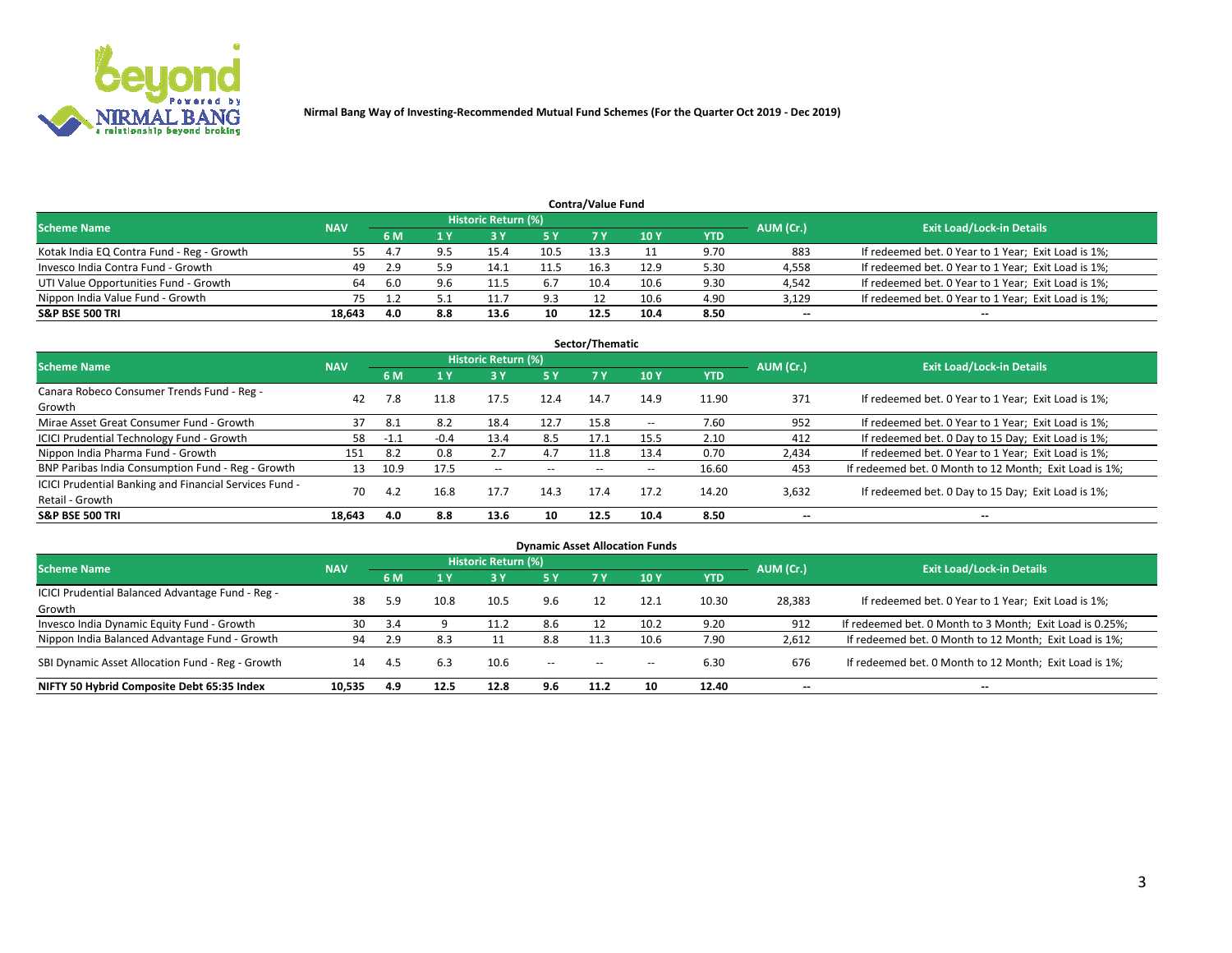

**Nirmal Bang Way of Investing-Recommended Mutual Fund Schemes (For the Quarter Oct 2019 - Dec 2019)**

|                                                 |            |     |      |                            |        | <b>Hybrid Aggressive</b> |       |       |           |                                                        |
|-------------------------------------------------|------------|-----|------|----------------------------|--------|--------------------------|-------|-------|-----------|--------------------------------------------------------|
| <b>Scheme Name</b>                              | <b>NAV</b> |     |      | <b>Historic Return (%)</b> |        |                          |       |       | AUM (Cr.) | <b>Exit Load/Lock-in Details</b>                       |
|                                                 |            | 6 M | 1 Y  | 3 Y                        | 5 Y    | 7 Y                      | 10Y   | YTD   |           |                                                        |
| HDFC Hybrid Equity Fund - Growth                | 55         | 1.6 | 7.5  | 8.2                        | 5.7    | 10                       | 8.4   | 7.20  | 20,926    | If redeemed bet. 0 Year to 1 Year; Exit Load is 1%;    |
| ICICI Prudential Equity & Debt Fund - Growth    | 139        | 3.0 | 8.7  | 9.9                        | 9.8    | 14                       | 13.5  | 8.20  | 23,501    | If redeemed bet. 0 Year to 1 Year; Exit Load is 1%;    |
| Mirae Asset Hybrid - Equity Fund - Reg - Growth | 16         |     | 11.5 | 13.2                       | $\sim$ | $\overline{\phantom{a}}$ | $- -$ | 11.40 | 3,005     | If redeemed bet. 0 Year to 1 Year; Exit Load is 1%;    |
| SBI Equity Hybrid Fund - Growth                 | 145        | 6.3 | 13.6 | 12.3                       | 10.8   | 14.6                     |       | 12.80 | 31,248    | If redeemed bet. 0 Month to 12 Month; Exit Load is 1%; |
| Canara Robeco Equity Hybrid Fund - Growth       | 168        | 5.4 | 11.8 |                            | 10.2   | 13.1                     | 12.4  | 11.60 | 2,701     | If redeemed bet. 0 Year to 1 Year; Exit Load is 1%;    |
| NIFTY 50 Hybrid Composite Debt 65:35 Index      | 10,535     | 4.9 | 12.5 | 12.8                       | 9.6    | 11.2                     |       | 12.40 | $\sim$    | $- -$                                                  |

| <b>Arbitrage Fund</b>                      |            |     |     |                     |     |  |  |            |           |                                                          |  |  |  |  |
|--------------------------------------------|------------|-----|-----|---------------------|-----|--|--|------------|-----------|----------------------------------------------------------|--|--|--|--|
| Scheme Name                                | <b>NAV</b> |     |     | Historic Return (%) |     |  |  |            | AUM (Cr.) | <b>Exit Load/Lock-in Details</b>                         |  |  |  |  |
|                                            |            | 1 M | I M | 6 M                 | 1 V |  |  | <b>YTD</b> |           |                                                          |  |  |  |  |
| IDFC Arbitrage Fund - Reg - Growth         | 24         |     |     |                     |     |  |  | 6.30       | 11.895    | If redeemed bet. 0 Month to 1 Month; Exit Load is 0.25%; |  |  |  |  |
| Kotak Equity Arbitrage Fund - Reg - Growth | 28         |     |     |                     | b.2 |  |  | 6.20       | 17,363    | If redeemed bet. 0 Day to 30 Day; Exit Load is 0.25%;    |  |  |  |  |
| Nippon India Arbitrage Fund - Growth       | 20         |     |     |                     |     |  |  | 6.30       | 10,224    | If redeemed bet. 0 Month to 1 Month; Exit Load is 0.25%; |  |  |  |  |

| <b>Equity Saver</b>                      |            |     |    |                     |        |               |       |        |           |                                                        |  |  |  |
|------------------------------------------|------------|-----|----|---------------------|--------|---------------|-------|--------|-----------|--------------------------------------------------------|--|--|--|
| <b>Scheme Name</b>                       | <b>NAV</b> |     |    | Historic Return (%) |        |               |       |        | AUM (Cr.) | <b>Exit Load/Lock-in Details</b>                       |  |  |  |
|                                          |            | 6 M |    |                     | 5 Y    |               | 10Y   | YTD    |           |                                                        |  |  |  |
| Axis Equity Saver Fund - Reg - Growth    | 13         | 3.9 |    | 9.3                 | $\sim$ | $\sim$ $\sim$ | $- -$ | 8.20   | 813       | If redeemed bet. 0 Month to 12 Month; Exit Load is 1%; |  |  |  |
| <b>HDFC Equity Savings Fund - Growth</b> | 38         |     |    |                     | 7.9    |               | 8.9   | 5.60   | 4,503     | If redeemed bet. 0 Year to 1 Year; Exit Load is 1%;    |  |  |  |
| Kotak Equity Savings Fund - Reg - Growth |            |     |    | 8.7                 | 7.9    | $\sim$        | $- -$ | 7.60   | 1,869     | If redeemed bet. 0 Year to 1 Year; Exit Load is 1%;    |  |  |  |
| CRISIL Hybrid 50+50 - Moderate Index*    | --         |     | -- | $- -$               | $- -$  | --            |       | $\sim$ | $\sim$    | $- -$                                                  |  |  |  |

|                                  |                          |                   |     |                            |     | <b>Liauid Funds</b> |            |                 |           |                                  |
|----------------------------------|--------------------------|-------------------|-----|----------------------------|-----|---------------------|------------|-----------------|-----------|----------------------------------|
| <b>Scheme Name</b>               | <b>NAV</b>               |                   |     | <b>Historic Return (%)</b> |     |                     | <b>YTM</b> | Avg             | AUM (Cr.) | <b>Exit Load/Lock-in Details</b> |
|                                  |                          | $4 \, \mathrm{W}$ | w י | -M                         | 3M  | 1Y                  |            | <b>Maturity</b> |           |                                  |
| Axis Liquid Fund - Growth        | 2,159                    |                   |     |                            | 5.4 |                     | 5.26       | 0.09            | 30,628    | *Ref Footnote                    |
| IDFC Cash Fund - Reg - Growth    | 2.355                    | 4.8               |     |                            |     |                     | 04.ز       | 0.10            | 11,140    | *Ref Footnote                    |
| Kotak Liquid Fund - Reg - Growth | 3.940                    |                   |     |                            |     |                     |            | 0.11            | 30,493    | *Ref Footnote                    |
| <b>CRISIL Liquid Fund Index</b>  | $\overline{\phantom{a}}$ |                   | 5.3 |                            | 5.8 | $\sim$              | $\sim$     | $\sim$          | $- -$     | $\sim$                           |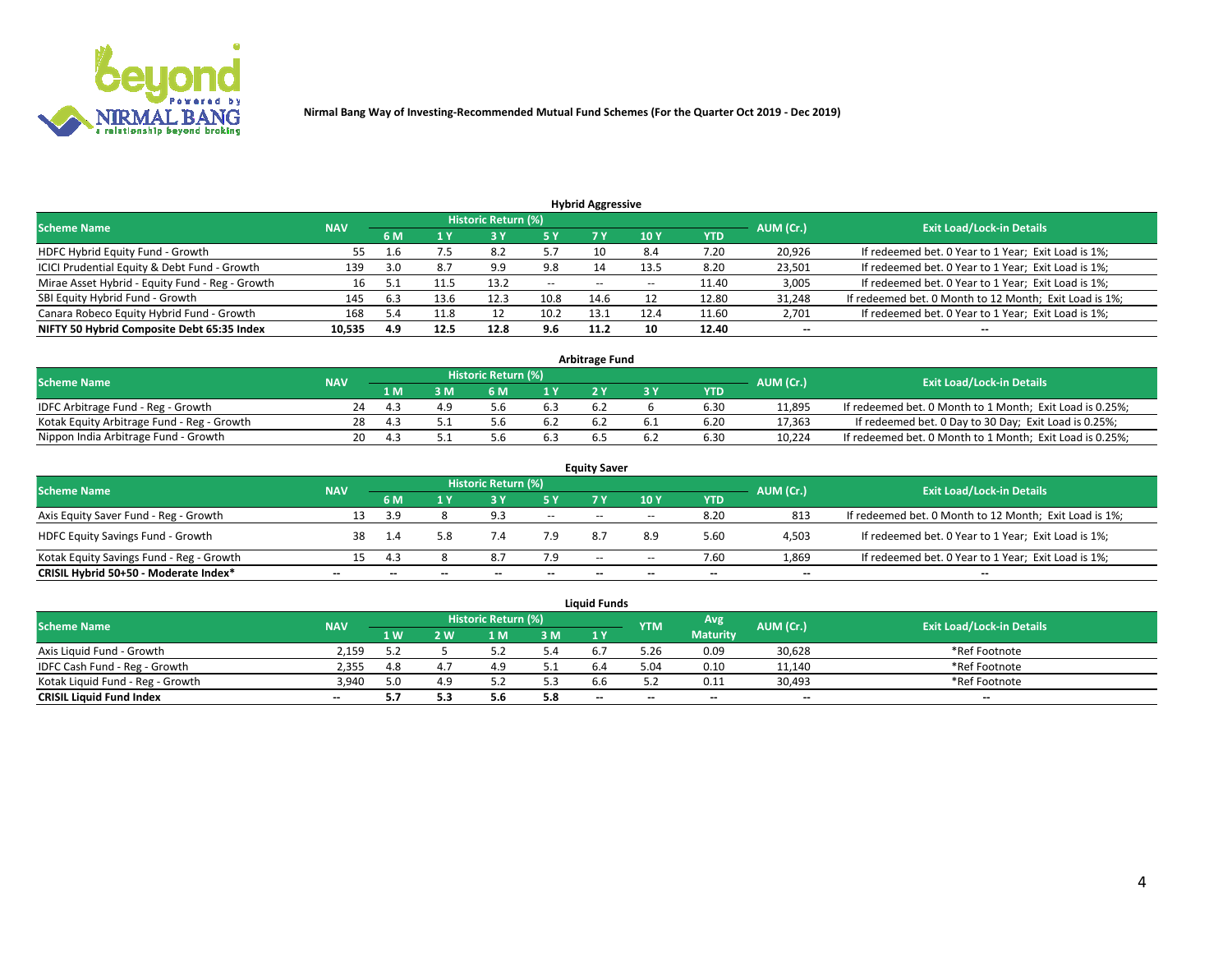

**Nirmal Bang Way of Investing-Recommended Mutual Fund Schemes (For the Quarter Oct 2019 - Dec 2019)**

| <b>Ultra Short Fund</b>                       |            |      |     |                     |     |       |            |                 |           |                                  |  |  |  |  |
|-----------------------------------------------|------------|------|-----|---------------------|-----|-------|------------|-----------------|-----------|----------------------------------|--|--|--|--|
| <b>Scheme Name</b>                            | <b>NAV</b> |      |     | Historic Return (%) |     |       | <b>YTM</b> | Avg             | AUM (Cr.) | <b>Exit Load/Lock-in Details</b> |  |  |  |  |
|                                               |            | 1 M  | I M | 6 M                 | 1 Y | 2V    |            | <b>Maturity</b> |           |                                  |  |  |  |  |
| IDFC Ultra Short Term Fund - Reg - Growth     |            | 59   | 6.8 |                     | 8.2 | $- -$ | 5.69       | 0.47            | 4,369     | Nil                              |  |  |  |  |
| Sundaram Ultra Short Term Fund - Reg - Growth |            | 4.h  | 5.6 | $- -$               | $-$ | $- -$ | 6.מ        | 0.43            | 344       | Nil                              |  |  |  |  |
| L&T Ultra Short Term Fund - Growth            | 32         |      | 6.2 |                     |     |       | 5.35       | 0.40            | 2.782     | Nil                              |  |  |  |  |
| <b>NIFTY Ultra Short Duration Debt Index</b>  | 3,989      | -5.9 | 6.6 | , , ,               |     |       | $\sim$     | $-$             | $- -$     | $\overline{\phantom{a}}$         |  |  |  |  |

| <b>Money Market Fund</b>                         |                          |      |     |                     |       |           |                          |                 |           |                                  |  |  |  |
|--------------------------------------------------|--------------------------|------|-----|---------------------|-------|-----------|--------------------------|-----------------|-----------|----------------------------------|--|--|--|
| <b>Scheme Name</b>                               | <b>NAV</b>               |      |     | Historic Return (%) |       |           | <b>YTM</b>               | Avg             | AUM (Cr.) | <b>Exit Load/Lock-in Details</b> |  |  |  |
|                                                  |                          | 1 M  | 3 M | 6 M                 | 1Y    | <b>3Y</b> |                          | <b>Maturity</b> |           |                                  |  |  |  |
| Aditya Birla Sun Life Money Manager Fund - Reg - | 264                      | 5.6  |     | 7.6                 | 8.2   |           | 5.53                     | 0.36            | 11,145    | Nil                              |  |  |  |
| Growth                                           |                          |      |     |                     |       |           |                          |                 |           |                                  |  |  |  |
| Franklin India Savings Fund - Growth             | 36                       | -5.6 | 6.8 | 8.1                 | 8.7   |           | 5.52                     | 0.38            | 5,072     | Nil                              |  |  |  |
| Nippon India Money Market Fund - Growth          | 2.982                    | 5.9  | 6.7 |                     | 8.3   |           | 5.43                     | 0.33            | 3,739     | Nil                              |  |  |  |
| <b>CRISIL Liquid Fund Index</b>                  | $\overline{\phantom{a}}$ | 5.6  | 5.8 | 6.2                 | $- -$ | --        | $\overline{\phantom{a}}$ | $\sim$          | $- -$     | $\overline{\phantom{a}}$         |  |  |  |

| <b>Short Term Fund</b>                          |            |     |     |                     |      |           |            |                 |           |                                  |  |  |  |  |
|-------------------------------------------------|------------|-----|-----|---------------------|------|-----------|------------|-----------------|-----------|----------------------------------|--|--|--|--|
| <b>Scheme Name</b>                              | <b>NAV</b> |     |     | Historic Return (%) |      |           | <b>YTM</b> | Avg             | AUM (Cr.) | <b>Exit Load/Lock-in Details</b> |  |  |  |  |
|                                                 |            | 1 M | 3 M | 6 M                 | 1Y   | <b>3Y</b> |            | <b>Maturity</b> |           |                                  |  |  |  |  |
| Axis Short Term Fund - Growth                   |            | 1.9 | 7.9 | 11.6                | 9.8  |           | 6.54       | 2.40            | 3,674     | Nil                              |  |  |  |  |
| HDFC Short Term Debt Fund - Growth              |            |     | 8.1 | 9.6                 | 9.7  |           | 6.99       | 3.04            | 9,702     | Nil                              |  |  |  |  |
| IDFC Bond Fund - Short Term Plan - Reg - Growth | 41         |     |     | 9.5                 | 10.1 |           | 6.51       | 2.12            | 11,356    | Nil                              |  |  |  |  |
| Kotak Bond Short Term Fund - Reg - Growth       |            | 0.5 |     | 8.9                 | 9.7  |           | 7.03       | 3.10            | 10,397    | Nil                              |  |  |  |  |
| L&T Short Term Bond Fund - Reg - Growth         | 19.        | 0.9 |     | 8.8                 | 9.5  |           | 6.35       | 2.18            | 5,025     | Nil                              |  |  |  |  |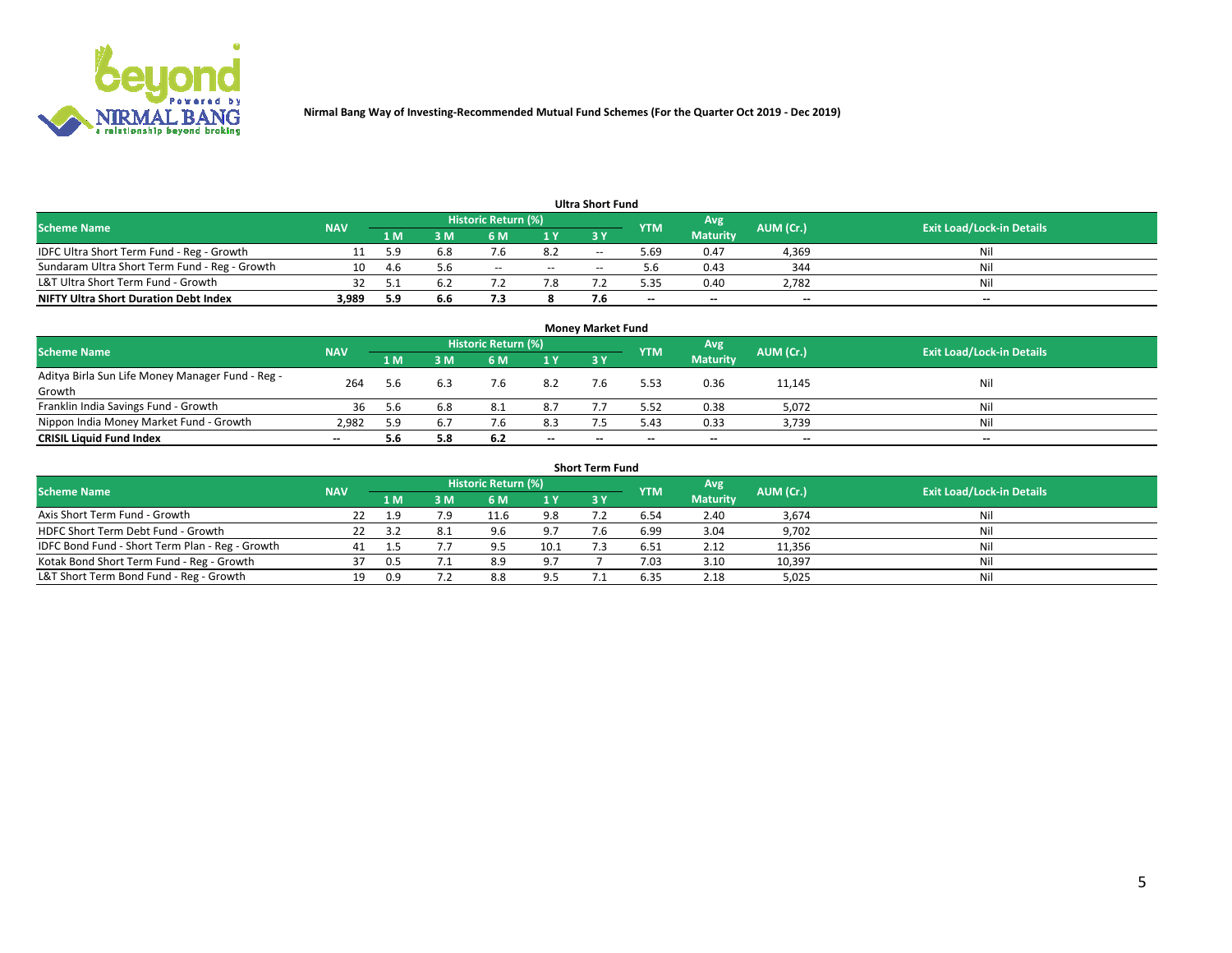

| <b>Low Duration Fund</b>                  |            |              |     |                     |                |     |            |                 |           |                                  |  |  |  |
|-------------------------------------------|------------|--------------|-----|---------------------|----------------|-----|------------|-----------------|-----------|----------------------------------|--|--|--|
| <b>Scheme Name</b>                        | <b>NAV</b> |              |     | Historic Return (%) |                |     | <b>YTM</b> | Avg             | AUM (Cr.) | <b>Exit Load/Lock-in Details</b> |  |  |  |
|                                           |            | 1 M          | sм  | 6 M                 | 1 <sub>V</sub> | 3 Y |            | <b>Maturity</b> |           |                                  |  |  |  |
| Axis Treasury Advantage Fund - Growth     | 2.214      |              |     | 8.4                 |                |     | 5.87       | 0.85            | 4.128     | Nil                              |  |  |  |
| Canara Robeco Savings Fund - Reg - Growth |            | 4.b          |     |                     | 8.3            |     | 69.د       | 0.79            | 1,263     | Nil                              |  |  |  |
| IDFC Low Duration Fund - Reg - Growth     | 28         | $\mathbf{A}$ | 6.8 |                     | 8.5            |     | 5.81       | 0.90            | 5,204     | Nil                              |  |  |  |

| <b>Banking &amp; PSU Bond Funds</b>            |            |     |    |                            |      |           |                 |                 |           |                                  |  |  |  |
|------------------------------------------------|------------|-----|----|----------------------------|------|-----------|-----------------|-----------------|-----------|----------------------------------|--|--|--|
| <b>Scheme Name</b>                             | <b>NAV</b> |     |    | <b>Historic Return (%)</b> |      |           | <b>YTM</b>      | Avg             | AUM (Cr.) | <b>Exit Load/Lock-in Details</b> |  |  |  |
|                                                |            | 1 M | sм | 6 M                        | 71 Y | <b>3Y</b> |                 | <b>Maturity</b> |           |                                  |  |  |  |
| HDFC Banking and PSU Debt Fund - Reg - Growth  |            |     |    | 9.9                        | 10.5 |           | $^{\prime}$ .18 | 3.08            | 4.291     | Ni                               |  |  |  |
| Kotak Banking and PSU Debt Fund - Reg - Growth |            |     |    | 9.6                        | 10.8 |           | 6.97            | 3.88            | 3,553     | Ni                               |  |  |  |
| IDFC Banking & PSU Debt Fund - Reg - Growth    |            |     |    |                            | 11.7 |           | 6.67            | 3.02            | 12.187    | Ni                               |  |  |  |

| <b>Corporate Bond Funds</b>                         |            |        |     |                     |      |            |            |                 |           |                                                         |  |  |  |
|-----------------------------------------------------|------------|--------|-----|---------------------|------|------------|------------|-----------------|-----------|---------------------------------------------------------|--|--|--|
| <b>Scheme Name</b>                                  | <b>NAV</b> |        |     | Historic Return (%) |      |            | <b>YTM</b> | Avg             | AUM (Cr.) | <b>Exit Load/Lock-in Details</b>                        |  |  |  |
|                                                     |            | 1 M    | 8 M | 6 M                 | 1 Y  | <b>3 Y</b> |            | <b>Maturity</b> |           |                                                         |  |  |  |
| ICICI Prudential Corporate Bond Fund - Reg - Growth | 20         |        | 7.6 | 9.2                 | 9.9  |            | 6.8        | 2.58            | 11,096    | Nil                                                     |  |  |  |
| L&T Triple Ace Bond Fund - Reg - Growth             | 50.        | $-4.5$ |     | Q                   | 12.1 |            | 7.51       | 8.48            | 2,047     | If redeemed bet. 0 Month to 3 Month; Exit Load is 0.5%; |  |  |  |
| Kotak Corporate Bond Fund - Std - Growth            | 2,634      |        | 7.8 | Q <sub>2</sub>      | 9.8  |            | 6.42       | 1.58            | 3,801     | Nil                                                     |  |  |  |

| <b>Credit Risk Fund</b>                           |            |        |      |                            |     |    |            |                 |           |                                                           |  |  |  |
|---------------------------------------------------|------------|--------|------|----------------------------|-----|----|------------|-----------------|-----------|-----------------------------------------------------------|--|--|--|
| <b>Scheme Name</b>                                | <b>NAV</b> |        |      | <b>Historic Return (%)</b> |     |    | <b>YTM</b> | 'Avg            | AUM (Cr.) | <b>Exit Load/Lock-in Details</b>                          |  |  |  |
|                                                   |            | 1 M    | 3 M  | 6 M                        | 1 Y | 3Y |            | <b>Maturity</b> |           |                                                           |  |  |  |
| <b>ICICI Prudential Credit Risk Fund - Growth</b> | 21         | 9.6    | 10.4 | 10                         | 9.3 |    | 9.2        | 2.15            | 11,707    | If redeemed bet. 0 Year to 1 Year; Exit Load is 1%;       |  |  |  |
| Kotak Credit Risk Fund - Reg - Growth             |            | 4.O    | 8.4  | $Q \triangle$              | 8.9 |    |            | 2.68            | 4,979     | If redeemed bet. 0 Year to 1 Year; Exit Load is 1%;       |  |  |  |
|                                                   |            |        |      |                            |     |    |            |                 |           | If redeemed bet. 0 Month to 12 Month; Exit Load is 3%; If |  |  |  |
| SBI Credit Risk Fund - Growth                     |            | $-2.9$ | 5.6  | -6.3                       |     |    | 8.66       | 2.41            | 5,109     | redeemed bet. 12 Month to 24 Month; Exit Load is 1.5%; If |  |  |  |
|                                                   |            |        |      |                            |     |    |            |                 |           | redeemed bet. 24 Month to 36 Month; Exit Load is 0.75%;   |  |  |  |